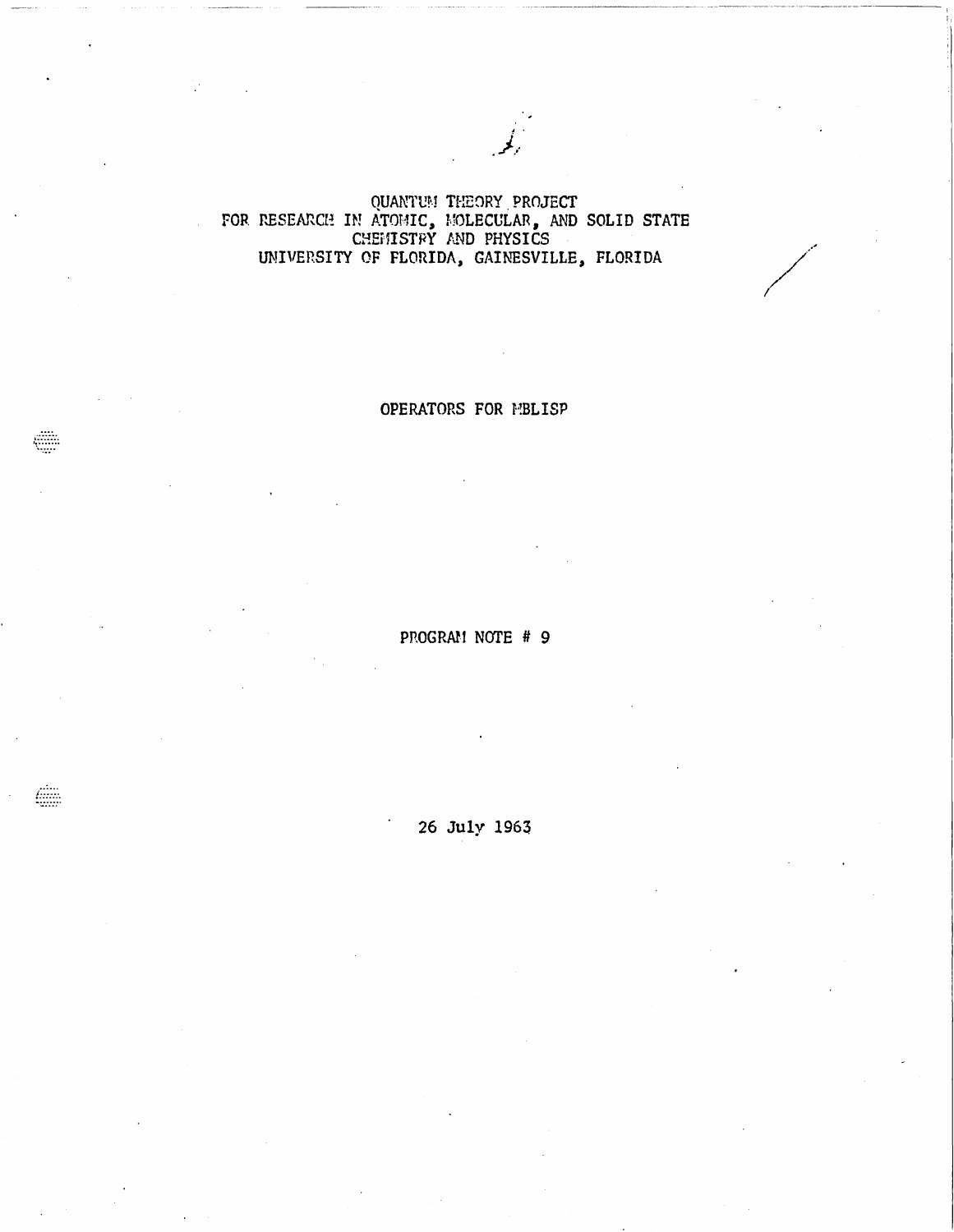## **ABSTRACT**

The primitive operators contained within MBLISP are described, together with an example of their application. The operators fall<br>into three categories: list processing operators, input-output operators,<br>and data movement operators. Some of the operators are predicates; this permits programs to be constructed using them, controlled by the functions AND and OR.

Æ

Æ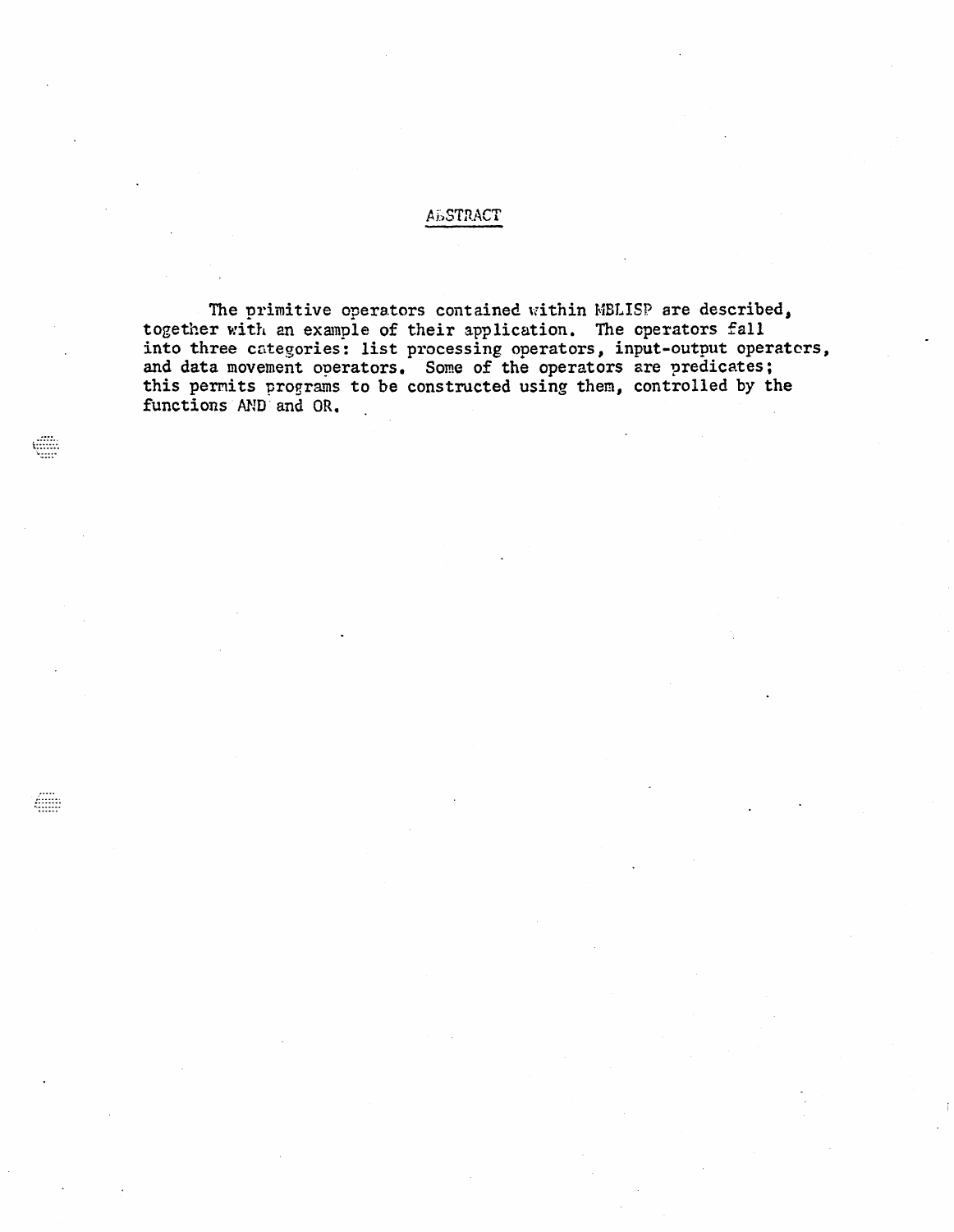## ACKNOVILEDGEMENTS

The choice of an operator complement for MBLISP has depended to a great extend on Lowell Hawkinson's thorough analysis of LISP processors and the resultant insight into the most efficient form of the recursive processor. Considerable experimentation has gone into the choice of input-output operators, as well as data movement, but they owe their final form to the experience gained in the use of a preliminary set by T.A. Brody in his studies of LISP compilation. Many of the studies performed when we used much clumsier operators were carried out by R.A. Smith, Jr., and were indispensible in setting the style of the present operators.

Most of the development of  $MBLISP$  was completed during the period of my employment by RIAS, and it is a pleasure to thank the director, Mr. Welcome  $\mathbb{N}_1$ . Bender, for his continued interest in and support of, this work. It is not often realized how much the success of the development of any program depends upon the skill, interest, and cooperation of the members of the computing center at which the work is done, and for this reason it is a particular pleasure to express my gratitude to the Digital Computations Section of MARTIN BALTIMORE. Were it not for their continued willingness to make their programs and facilities available, continued development of MBLISP would have been impossible.

The time required to verify the operators reported in this note was made available at the computer center of the University of Florida, for which time I am grateful to the committee and personnel associated with the operation of the Center, as well as their courtesy in making time available for Prof. Brody.

Harold V. Nclntosh

Gainesville, 26 July 1963

f.:::::: ..........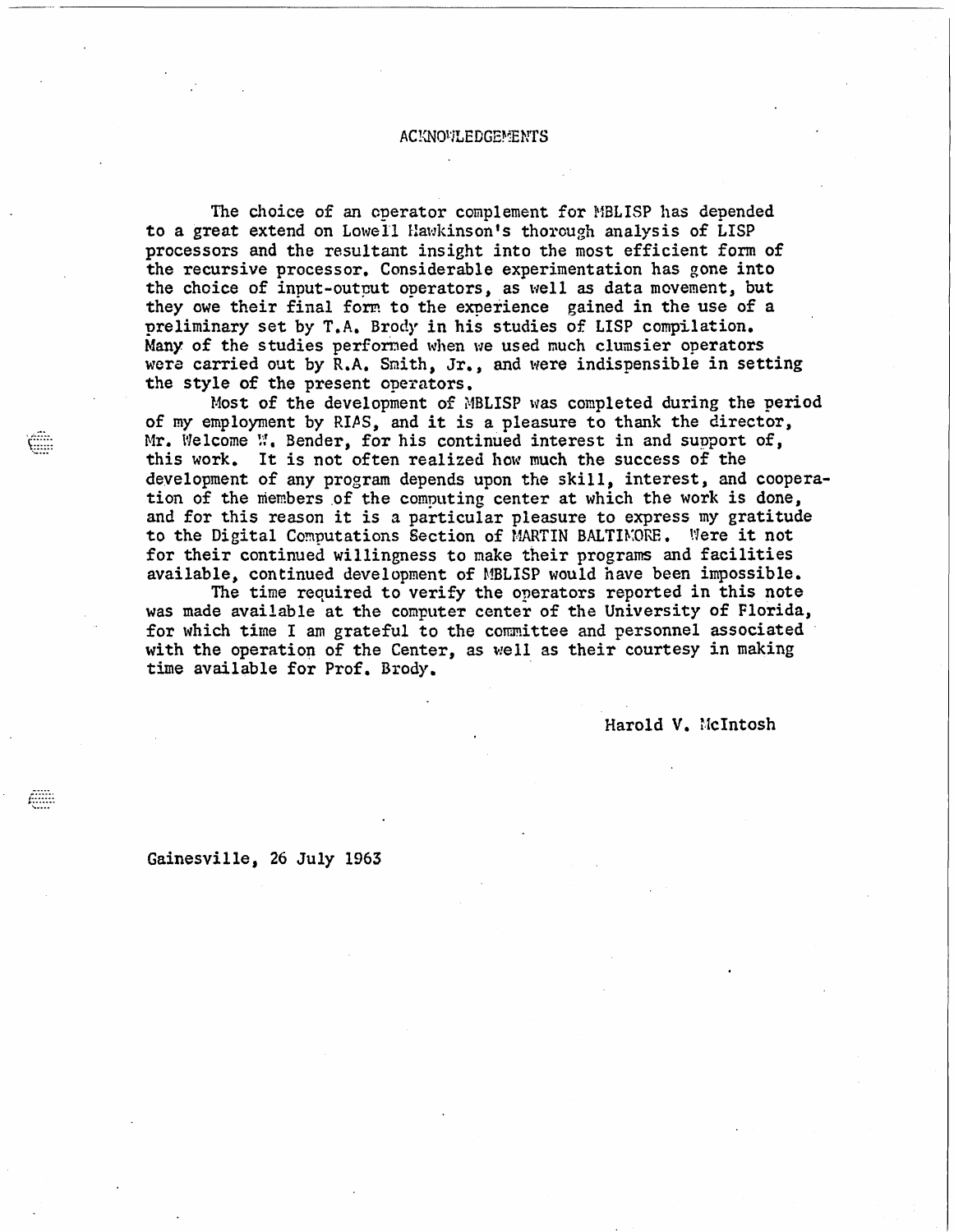## OPERATORS

Due to the recursive nature of its operation, no information in the memory store which is accessible to a LISP program is ever desrtoyed, because it may have to be replaced in its original state at some later stage in the execution of the program. Gradually, information is abandoned, in the sense that no operation in the program can ever locate it again. From time to time the nemory store may be examined, in order to recover the abandoned cells for further use. During this rennovation, or garbage collection as it is usually called, information will be destroyed, so that to be precise we should say that no information available to the program is ever altered in any manner.

Although different technical schemes may be imagined to realize such a manner of operation, the one generally chosen is to have a large resoirvoir of cells, called the vacuum, available for use by the program. ' The only primitive LISP function which writes information is CONS; all the others read information. Thus the only function which can modify the memory store is CONS. Rather than search the memory for a cell containing the desired linkages, if indeed one exists, CONS removes one cell from the vacuum, which, modulo garbage collection, has never before been used, and writes the necessary linkages into it. For example, the LISP function (APPEND U V) which adjoins the list V to the end of the list U in no way modifies either the list U or the list V. Rather, a new list is constructed whose head is an entirely new copy of the list U and whose tail points to the list V. Consequently if the bound variables U and V appear anywhere else in the same ~xpression they still refer to the same lists, and not the one gotten by tacking V onto the end of U, which would have changed the meaning of the symbol U.

Needless to say, such a procedure is quite extravagant of memory' cells and would ordinarily be felt to be justified only when one felt that he had to retain the identity of the list U intact for further use by the program. For some but hardly all programs this would be true.

Although automatic recursion is sometimes much more rapid from the point of view of writing a program, the necessary saving and unsaying of registers takes its toll on the operating speed, and often by paying attention to the organization of the memory store, such waste motion  $\cdot$ may be avoided.

In addition to the situations in which one voluntarily foregoes the recursive mode of operation, there are others which are inherently irreversible. Thus, if one were to introduce a LISP function which would read one record from the input apparatus to a certain portion of memory, repeated use of this function would result in repeated records being read in, most likely destroying the old records in the process.

For such reasons we distinguish operators from functions. The distinction is that a LISP function receives its arguments from a certain pushdown list, and delivers its values to this same pushdown list. By contrast, an operator may receive information from any register as well as modifying any register. Of course, in addition it may work with the pushdown list patronized by the functions, so that one must recognize a mixed case.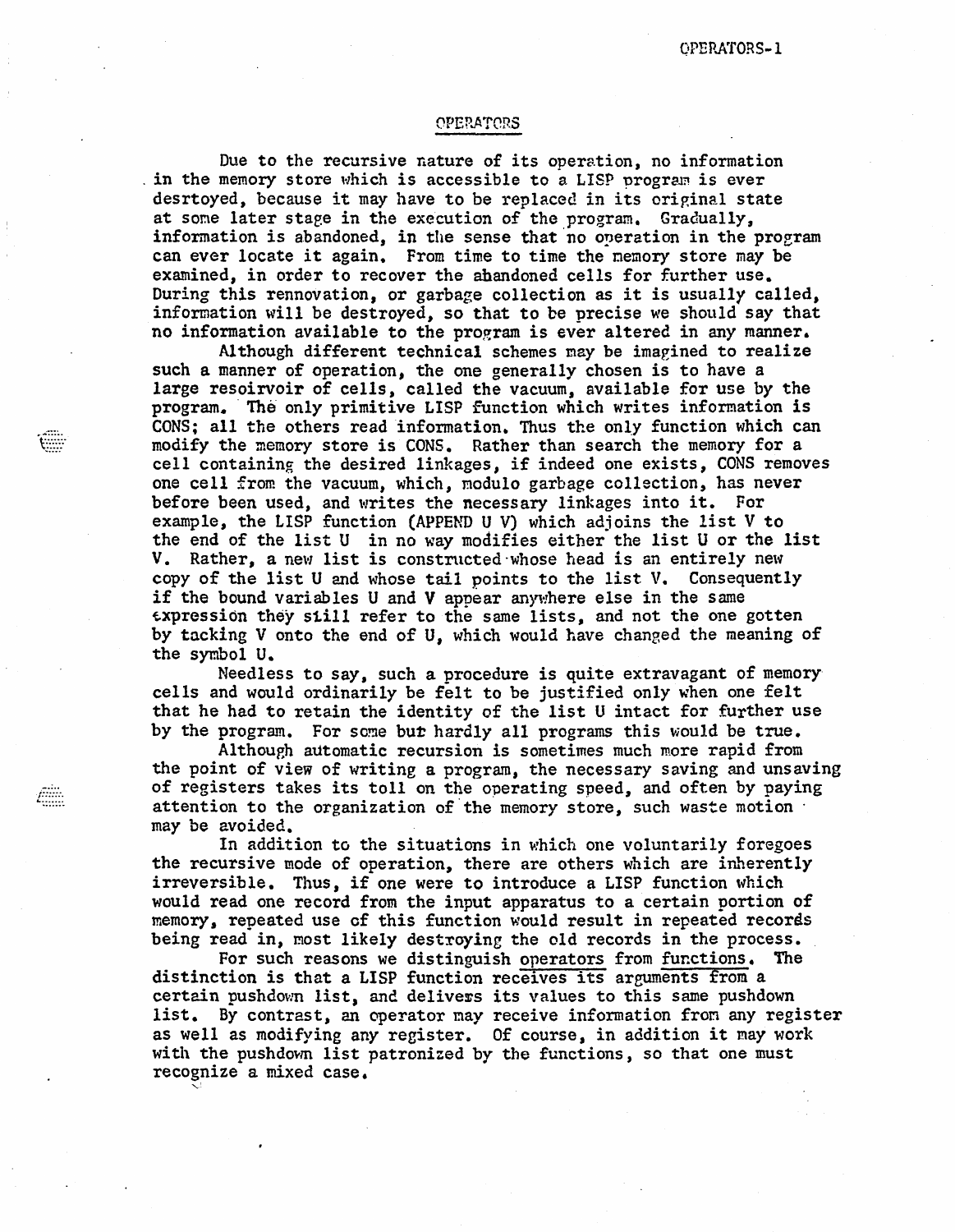OPERATORS-2

In planning a formal programming language, it is desirable to keep the number of primitive operators to a minimum, as well as the number of primitive functions. For list processing purposes, only three operators are needed. These allow one to locate a free cell in the vacuum, overwrite an address linkage, or overwrite a decrement linkage. More extensive operators are needed to perform input-output operations, movement of data, or arithmetic operations. However, the three list processing operators are:

(SAR E X) causes E to become (CAR X). Its value is T.

- (SDR E X) causes E to become (CDR X). Its value is T.
- (BILE) is a function of no variables whose value is a fresh cell from the vacuum [PZE \*,, NIL]. Its value is thus an empty set. Repeated usage of (BILE) produces a string of fresh cells.

From these primitive operators certain variants may be constructed which will be useful in particular contexts. For example, SAR and SDR have been designed as predicates, to facilitate their inclusion in programs. However, instead of returning the value T to the LISP processor, it would shorten the corresponding program if they would occasionally return other values. Although the variants might be written as LISP functions of SAR and SDR, in actual practice they would profitably be coded as machine language programs. For example,

> $(XAR E X)$  causes E to become  $(CAR X)$ . Its value is the displaced value of (CAR X).

> (XDR E X) causes  $E$  to become (CDR X). Its value is the displaced value of (CAR X).

Their respective LISP definitions are:

(XAR (LAMBDA (E X) ((LAMBDA (Z) ((LAMBDA (T) Z)  $(SAR E X)) (CAR X)))$ 

(XDR (LAMBPA  $(E \ X)$  ((LAMBDA  $(Z)$  ((LAMBDA  $(T)$  Z)  $(SDR E X)) (CDR X))$ 

Yet another variant would yield the argument X as the value of SAR and SDR instead of the overwritten linkage. In the latter case, one would perhaps be using CAR of an expression as a temporary storage position, and is simultaneously updating the location, and retrieving its old value. By receiving the new value E instead of the displaced value, one would have a variant which would make it convenient to store the same expression in a series of locations by simply nesting the appropriate SAR or SDR variants with appropriate second arguments. Finally, in the last variant we have proposed, a series of quantities could be stored at the same or a chain of addresses, since the value of the operator would always be the last location at which the storage took place.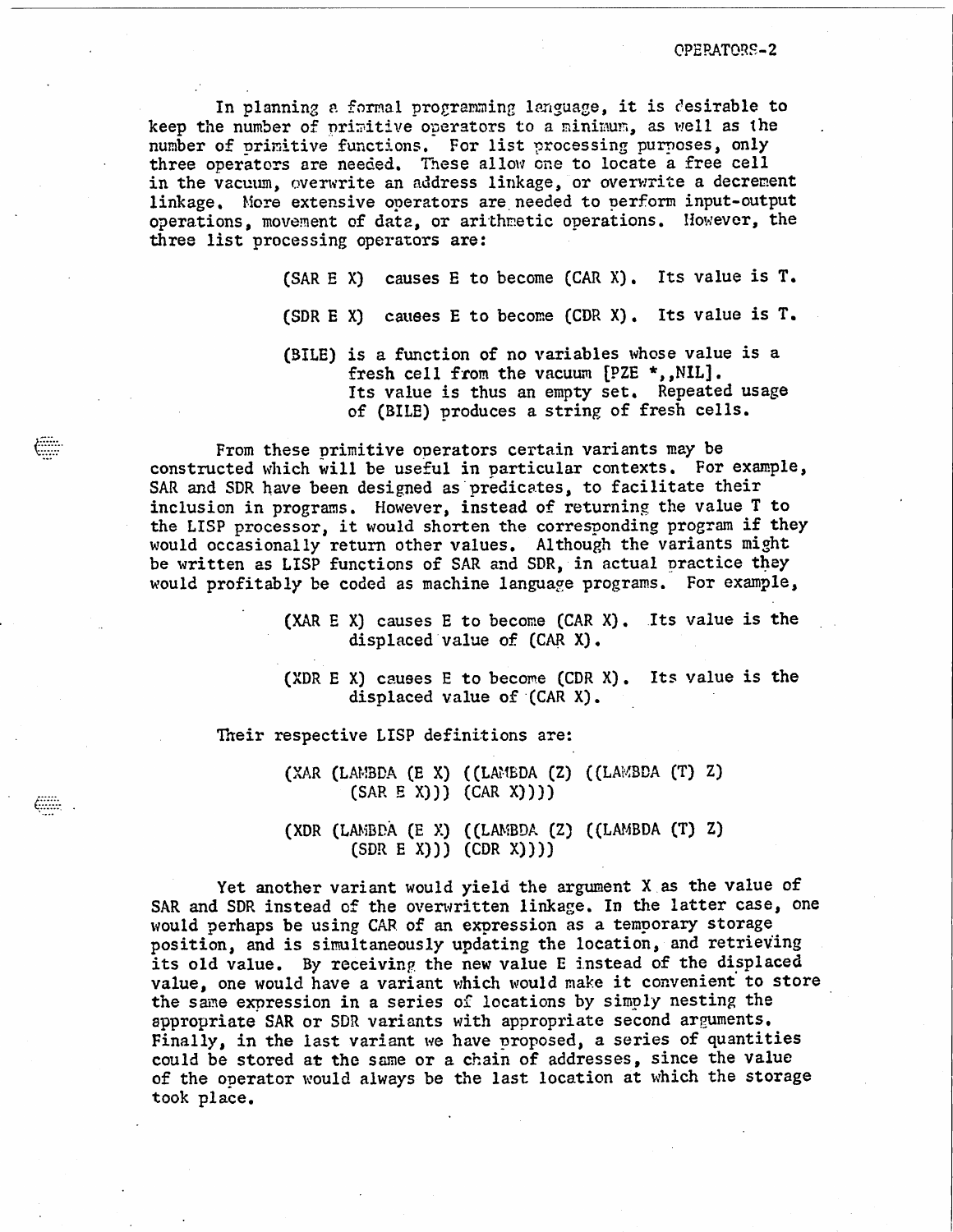Besides operators which are useful in the various aspects of list precessing, another important class may be used for data transmission purposes. The details of this latter class are somewhat machine dependent in that they will vary according to whether the memory store is decimal or binary, or whether it has fixed or variable word length and so on. They are in this sense only weakly machine dependent; the exigencies of the IBM 709 design make the following collection seem desirable:

- (\$PEAD Z) causes words to be read from SYSPIT (A-2, decimal) as specified by the title Z.
- ( $$W{\small RITE}$  Z) causes words to be written on the printed output tape, SYSPOT, (A-3, decimal) as specified by the title Z.
- (\$PUNCH Z) causes words to be written on the punch tape PCHTAP  $(B-4, decimal),$  as specified by the title z.

Each of these operators Eakes use of the title of a buffer area. By a title we mean a description of an array [PTH ARRAY+N,,N] which occupies one cell, containing a flag indicating an array, the number of words comprising the array, and the final word plus one. The title itself occupies this last location unless other provision is made, allowing the garbage collector to recognize arrays and save them if necessary. All arrays are referred to through their titles.

E

The functions \$READ, \$NRITE, and \$PUNCH really do little more than activate the relevant ICCD command. They are all predicates, whose value is  $T$  if they are functioning without incident. However, they are only semipredicates, and may return information to the LISP processor concerning possible error conditions, end of file or end of tape, and so on.

The choice of three functions such as these limits the number of tapes accessible to the LISP programmer, and no provision has been made for reading or writing binary tapes. All these variations may eventually be provided by internally compiled operators, so that we have described only the three essential for ordinary operation and made them inherent operators in the system.

The reason that these three operators have been given names commencing with the character \$ is to indicate that they are not intended to be a portion of ordinary programs. The reason for this is that they make no provision of themselves for controlling various error conditions or other impediments to the free flow of information to and from the input-output mechanism. Concern with these latter conditions is not properly a part of a LISP program, and should be accomplished by standard data transmission operators which incorporate the proper tests and remedies to handle such problems. Should this latter treatment vary, or the style of input-output vary, the standard operators may be redefined without affecting any LISP programs in the slightest.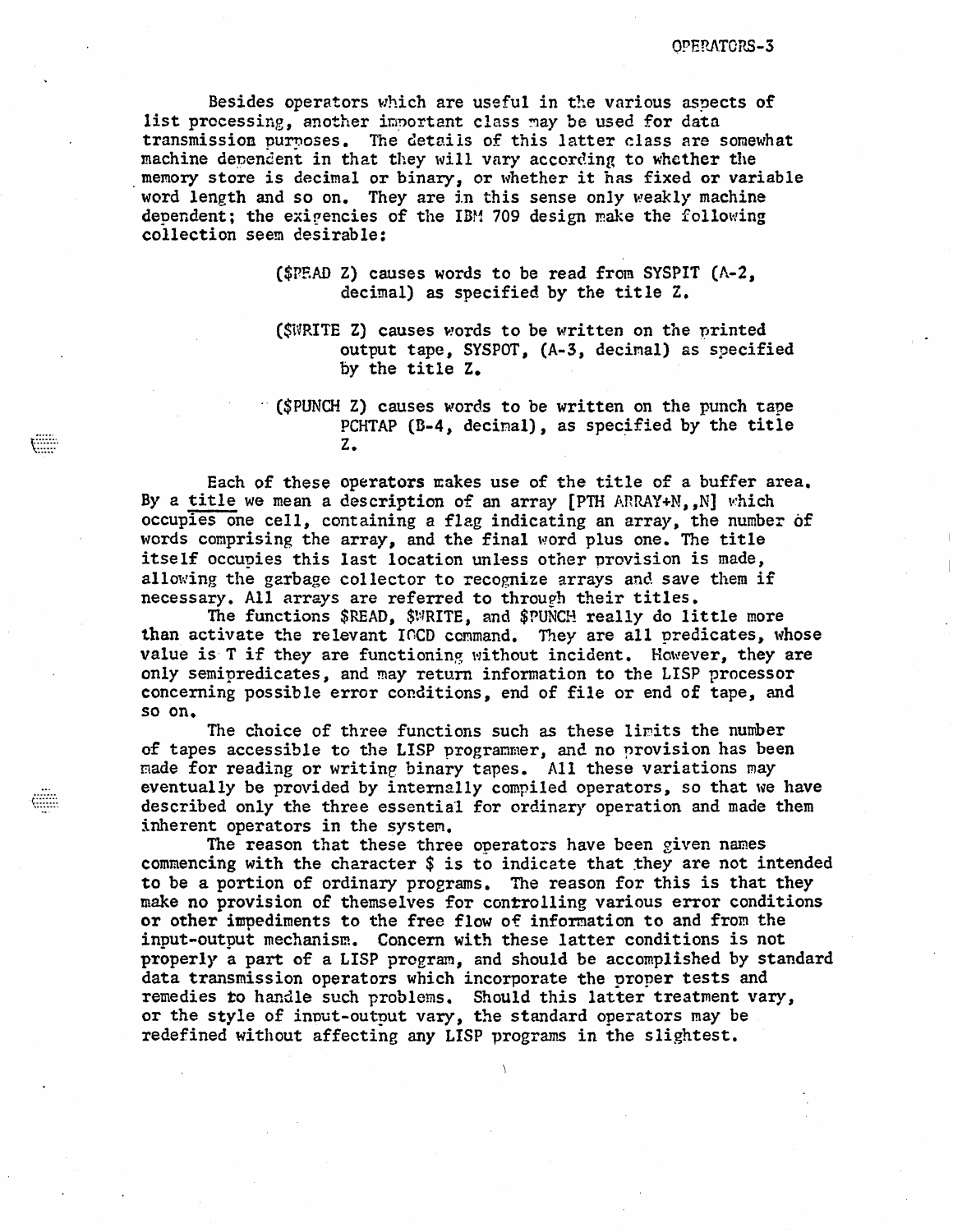t)PErtATORS-4

In order to allow a LISP program to actively manipulate the  $\cdot$ memory store, we further introduce operators which will allow bits to be read from or stored in desired locations. It is convenient to distinguish a numerical from a BCD mode, the latter treating the hollerith characters as the basic units, while the former treats octal numbers as the units. Again this choice is moderately machine dependent. Rather than carry an excessive number of arguments continually, each of the main functions is provided with a satellite which initializes it to work from a given array. It will then work through the array, from left to right, low address to high address until the limit to which it has been set has been exceeded. This event will produce a characteristic reaction by the function.

- (PACK X) is a predicate, which stores its argument X in the location to which it has been set, and whose value is T if additional space remains in the array to pack an additional Character. Otherwise its value is F.
- (PACSET Z) is an operator predicate whose value is T and which prepares the operator PACK to store successive characters, left packed, into the array whose title is Z.
- (STORE X) is a predicate, entirely analogous to PACK, save that its argument is a single atomic symbol representing an octal digit, and that only 3 bits at a time are stored, rather than 6.
- (STOSET Z) is the analogue of PACSET, initializing STORE to the array whose title is Z. It takes the value T.
- ( $DISINT$ ) is a function of no variables, whose value is either the next character in the array to which  $\pm$ it is set, or else () if none remain. Repeated usage from an exhausted array will continue to yie14 ()'s. Characters are removed from the array <sup>6</sup>bits at a time, non-destructively. The array is considered to be exhausted when either its upper limit is reached, or the illegal hollerith character 77 (which is used to fill out words) is encountered.
- (DISSET Z) is a predicate, value T, which initializes DISINT to the array whose title is Z.
- (DISSOC) yields the contents of the array ro which it is set, 3 bits at a time, in the form of octal digits. Its value is () when it reaches the upper limit of its array. The readout is non-destructive.
- (DSCSET Z) is a predicate, whose value is T, which initializes DISSOC to the array whose title is Z.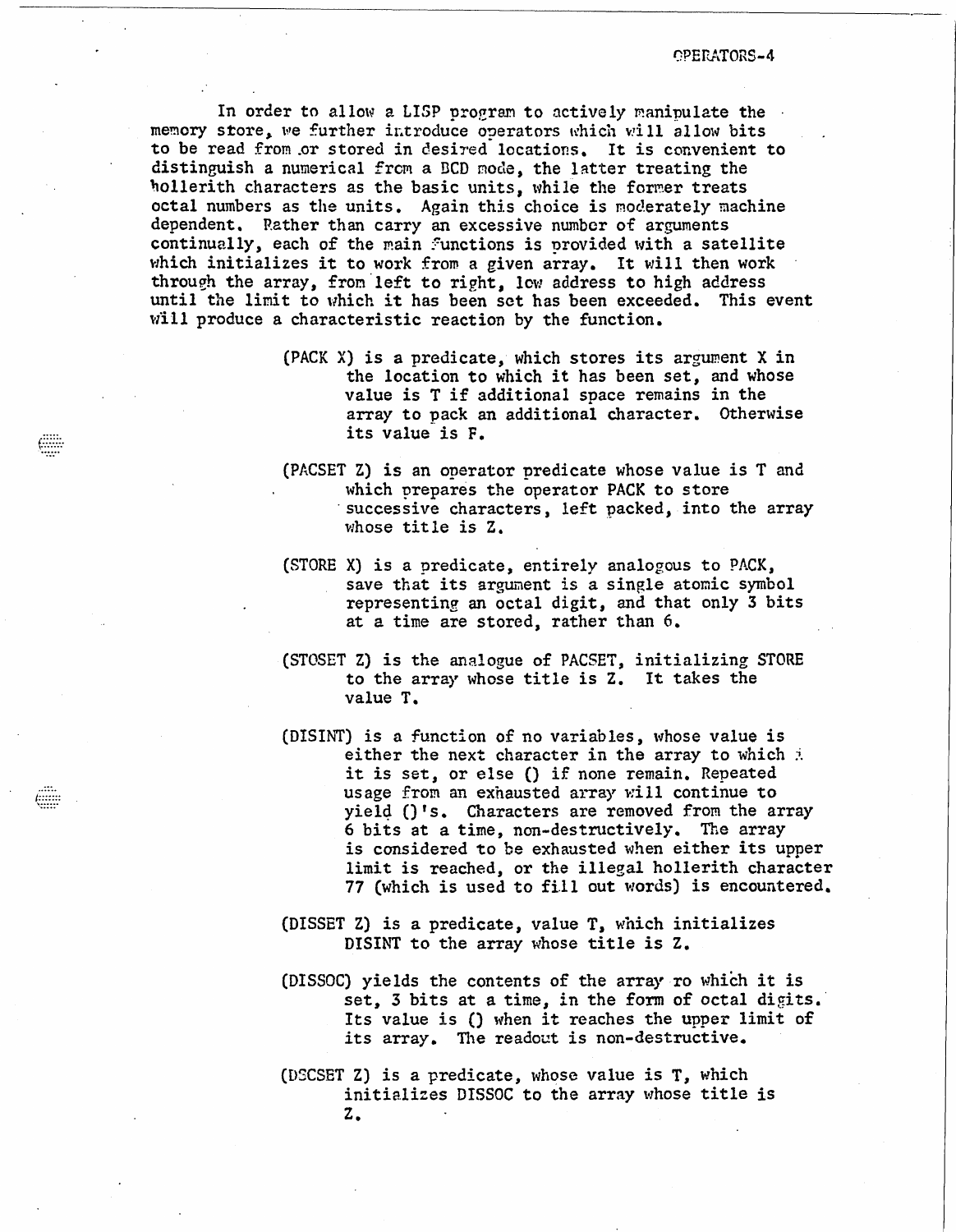Operators are typical of iterative programs, which are rather the antithesis of LISP. To follow completely the iterative format pertaining to operators would logically lead to the introduction of the LISP "program feature" wherein sequences of statements would be written in the style of FORTRAN or ALGOL. Such a step is unnecessary, and may be avoided by the use of operator predicates, allowing such LISP functions as IF, COND, MiD, and OR to exercise control over the program.

Another characteristic of iterative programs is that the variable names have a permanent meaning and cummulate the effect of operations performed upon them, whereas in a recursive program variable names are transiently bound and while bound never vary. By properly arranging the internal structure of atomic symbols, and using the operators which we have defined, it is possible to arrive at a system which may be used both redursively and iteratively. The diagram below shows the canonical arrangement of an atomic symbol:



The internal constitution of  $11BLISP$  is such that whenever an atom appears in a LISP program, it actually appears as an address in the menory store. That address is the address of a title, which refers to an array which contains the print name of the atom, its function definition and its value. *By* the print:name we mean the string of hollerith characters by which it is represented in printed output and input. These are allocated six at a time to whatever number of words. not exceeding six, required to hold them. Any vacant space at the right of the last word is filled with 77's, rather than blanks (60's), for convenience in collating, as well as to allow blanks to appear in. internally stored nessages. (CAR X) is a numeral, which is the size of this array. (CDR X) is the cell following, which is used to contain information, if any, concerning the use of that atomic symbol as a function name. If it is a primitive function or a machine language function, the decrement of this cell contains the address of the subroutine corresponding to it. If it is .a defined function, the decrement contains the definition, so that for example, (CADP. (OUOTE APPEND}) is the definition of APPEND. The address of this cell is the address of the appropriate subroutine to cause the arguments of the function to be evaluated; in the case of a defined function, this is the subroutine EXPARG of the processor.

The next cell, (INCR (CDR X)) in the diagram, holds the "value" of the atom in its decrement. INCR is equivalent to (2NDVAL (\$PLUS X (DEC  $(QUOTE 1))$ ), and is used to add 1 to its argument, adsumed numerical. We may regard the value simply as a special storage space associated with the atom

Since this arrangement is subject to slight change as growing experience warrants a shiftine of priorities for different storage locations, it is better to introduce certain special functions to manipulate this storage, which may be later redefined without affecting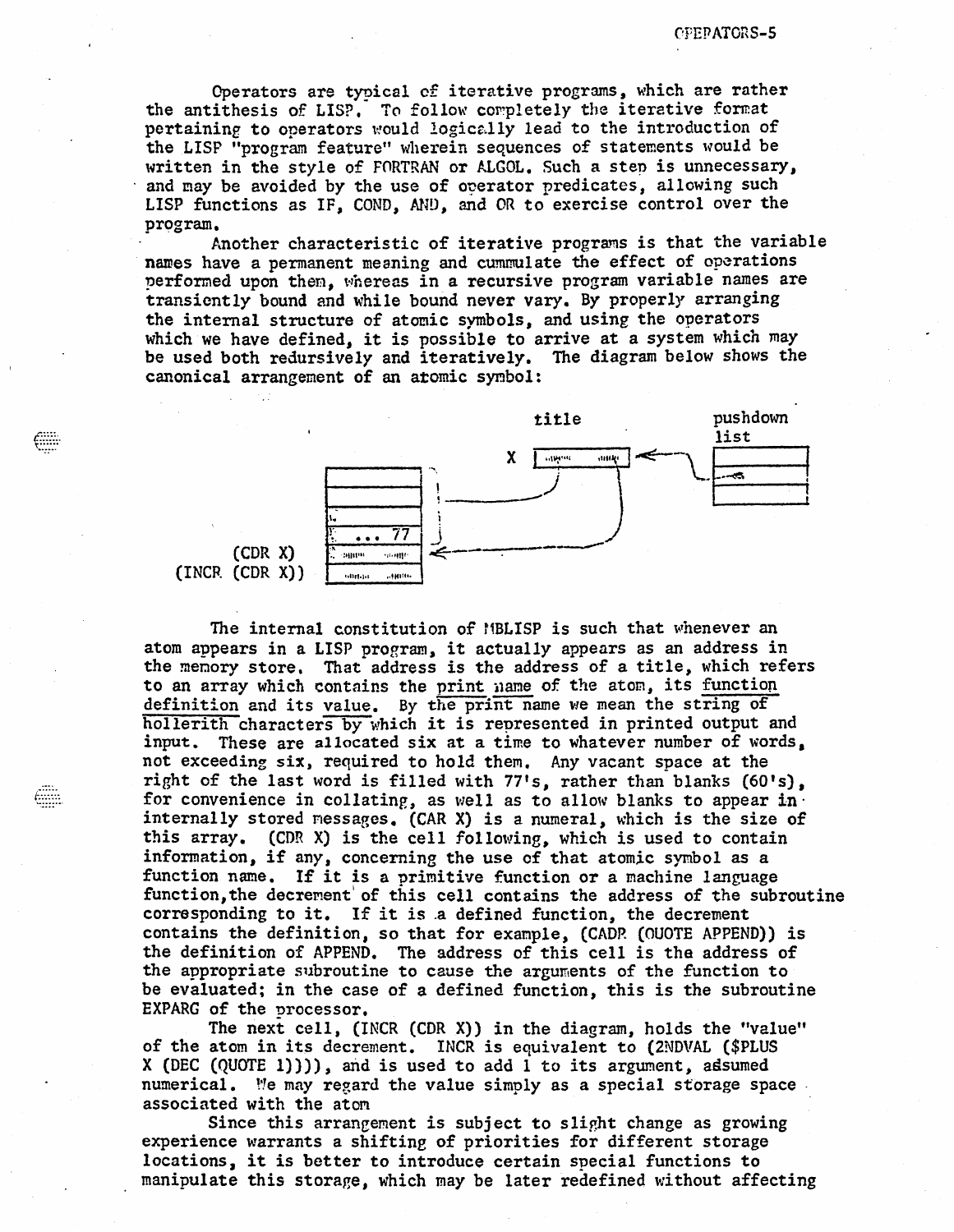the functions using them.

enn

 $(SET (LA:BDA (X Y) (SAR X (INCR (CDR Y))))$ 

(VAL  $(LAMBDA*$  (X)  $(CAR (INCR (CDR X)))))$ 

 $(SEQ (LAYBDA* (X) (XAR ((CADR X) (CAR (INCR (CDR X))))$  $(INCR (CDF X))$ )

 $(XEC (LA \& BDA * (X Y) (SAR (X (CAR (INCR (CDP Y))))$  $\{INCR (CDR Y)\})$ 

(SHELVE (LAMBDA (X Y) (SAR (CONS X (CAR (INCR (CDR Y))))  $(INCR (CDR Y))$ 

(UNSHELVE (LAMBDA\* (X) (CAR (XAR (CDAR (INCR (CDR X)))  $((INCR (CDR X)) )$   $))$ 

(OUEUE (LAMBDA (X Y) (SAR (APPEND (CAR (INCR (CDR Y)))  $(LIST X)$   $(INCR (CDR Y))$   $))$ 

The significance of these functions is the following: With every atom there is supposed to be associated an abstract quantity called its value. In RLIST LISP this would be the same as the value to which it was bound if it were a bound variable; however it may be simply regarded as an abstract property. The functions enumerated above manipulate this value, and as occasion demands deliver it to the LISP processor's pushdown list.

- (SET X Y) causes the value of Y to become X. Ordinarily Y would be a quoted atom, since SET is defined in terms of LAMBDA. Any previous value is lost, and the value is retained until altered by another operator.
- yields the value of X. Since it is defined  $(VAL X)$ in terms of LAMBDA\*, its argument need (indeed must) not be quoted.
- (SEQ X) regards S as a function of one variable, which it applies to the value of X to obtain a new value, which displaces the old value; the latter becoming the value of SEQ reported to the processor. SEQ is an adaptation of the concept of a sequence mode or a sequenced variable used by Perlis in connection with THREADED LISTS. (VAL X) corresponds to his notation  $x \notin$ , while (SEQ X) corresponds to  $x^*$ . The motivation of (SEO X) is to have a way that X can automatically be replaced by the next value of a predetermined sequence each time that it is consulted. (VAL X) offers us an opportunity to consult X arbitrarily often without going on to the next value, however. As with VAL, the argument of SEO should not be

quoted.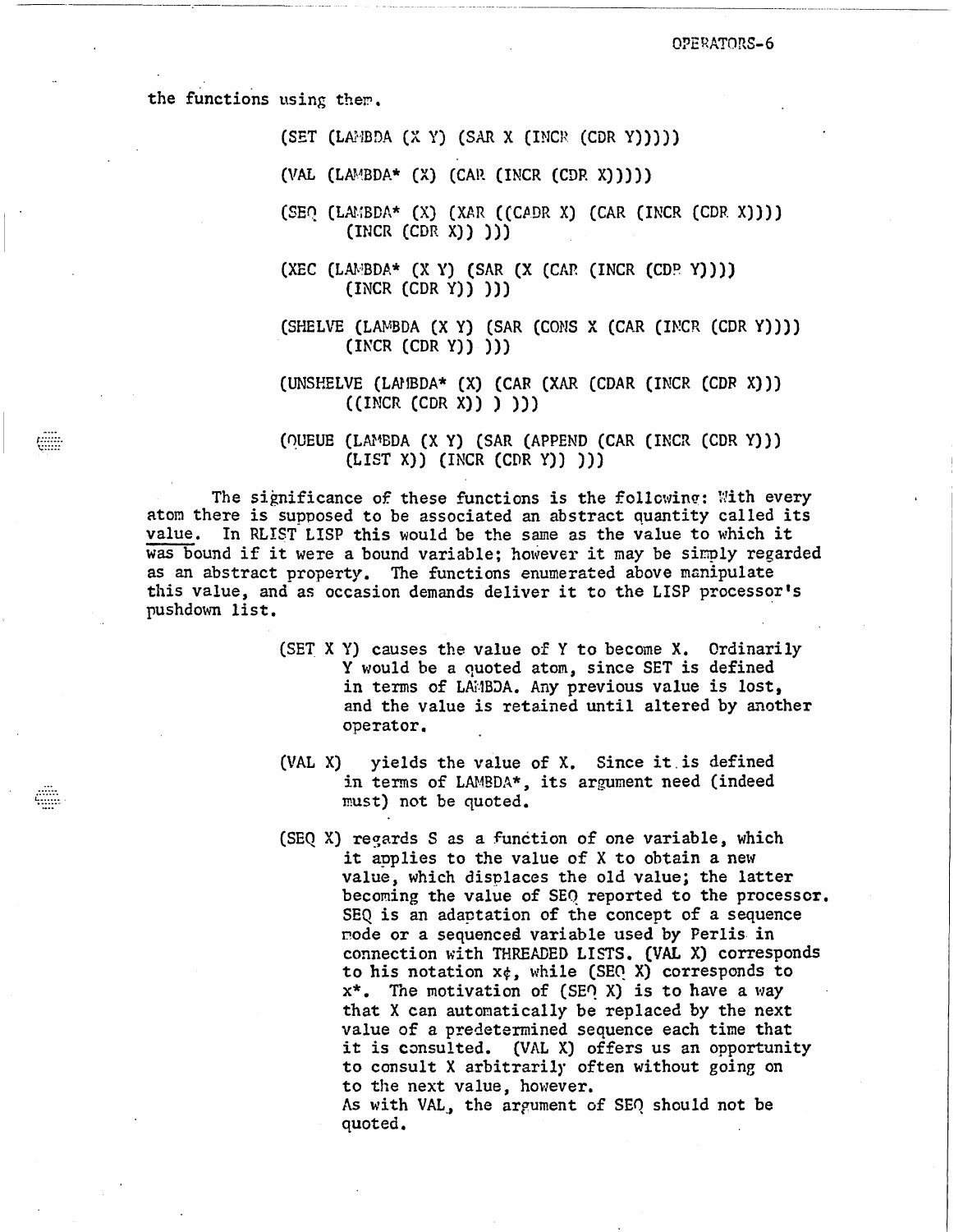(XEC X Y) causes the value of Y to be replaced by  $(X Y)$ . It is a predicate, always taking the value T. It is used when one has a variable which is to be sequenced in several alternative ways. It is no longer possible to give the sequence functions all the same name as the sequence variable, so that XEC may be invoked to apply the chosen one. Beyond doubt, one could define appropriate functions to apply a particular sequence function to a variable, so that XEC stands as a sort of general case.

(SHELVE X Y) replaces the value of Y by (CONS X (VAL Y)), so that it acts like the shelving operation in Yngve's COMIT. It is a predicate, having a value of T to assure us that the shelving has taken place. The "shelf" is simply a list hung under the atom Y, which must be set to () or some other list initially. The shelving operation consists in simply inserting the given expression X on the front of this list.

Since it is defined by LAMBDA, so that the expression X may be evaluated before being shelved, it is necessary to quote the argument Y.

(UNSHELVE X) deletes the first item from the shelf X, taking that item as its value. X should not be quoted.

(QUEUE X Y) works in the same fashion as SHELVE save that X is placed at the end of the "shelf", or list hanging under Y, rather than on the front.

Programs written in terms of these functions remain entirely ignorant of the structure of the atoms, and thus will be uninfluenced by changes in this latter structure.

As an example of an application of a sequenced variable, consider the following definition of a sequence function:

**emm** 

 $(WRIRU (LAMBDA (X) (IF (EQ X ($WRIBUI)) ($WRIBU2)$  $(SVIRIBU1)$  ))

(\$WRIBU1) and (\$WRIBU2) are two functions whose values are the titles of two arrays each holding one record for the output tape, SYSPOT. We wish to construct the output records alternately in one array and then in the other, so that we may use one while the other is being written on tape. WRIBU is then a variable whose values under (SEQ WRIBU) alternate between these two arrays.

Operator predicates, in conjunction with LISP's innate ability to define functions, yield a very powerful technique for constructing programs. By using the Boolean functions AND and OR, we can require respectively that as many as possible of a series of operations be performed, or that as many as necessary be performed. There is no provision for an analogue of a transfer order, but the possibility of a function definition allows a portion of the program to be regarded. as a unit and repeated as often as desired, so that the repetition characteristic of an iterative program can still be achieved.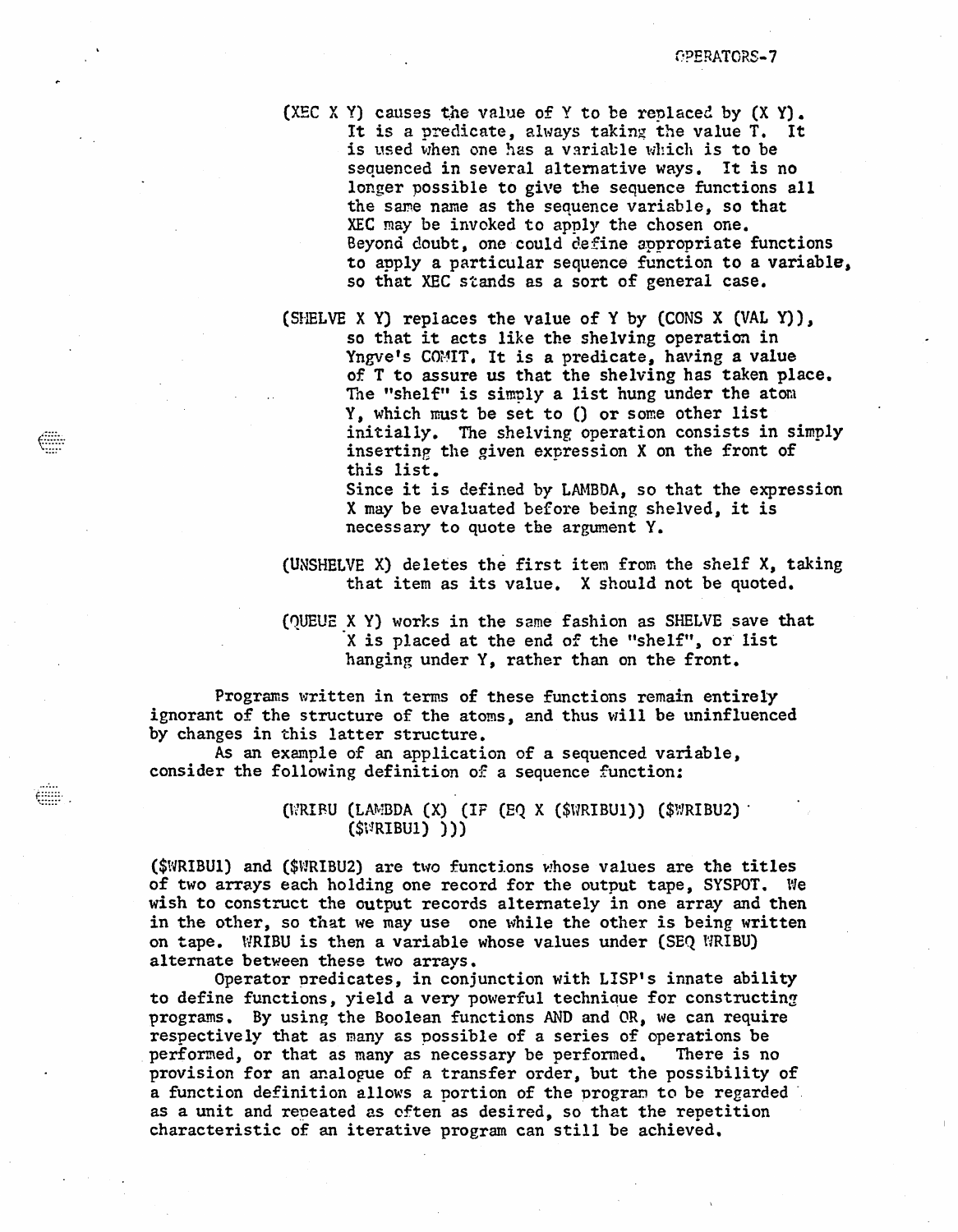In order to illustrate the construction of a program, as well as to exhibit a typical example of the usage to which the operators which we have defined may be put, let us consider the function COMPACTIFY. Its purpose is to produce a card deck serving as the source program for a LISP function, from which all superfluous blanks have been removed. Then subjected to this treatment, the program for a working function may be reduced to 1/2 or 1/3 the number of cards which would be found convenient during the testing stages, when separate statements are placed on individual cards and ample room is left on each card for legibility and modification. When a card deck has to be read on-line frequently, this saving in volume can result in an appreciable saving in time.

> (COMPACTIFY (LAMBDA L (AND (SET (\$PCHBU1) (QUOTE PCHBU)) (PACSET (VAL PCHBU))  $(NOT (///))$ (\$PUNCH (SEO PCHEU)) (PACSET (VAL PCHBU)) (COMPACTIFY\* L)  $(NOT  $///$ )$ (\$PUNCH (SEQ PCHBU)) (PACSET (VAL PCHBU)) )))

COMPACTIFY is a function of an arbitrary number of arguments, which will compactify each of them in turn. However, it is only the control function which initializes a number of variables, prepares a blank card (with the help of the function  $//$ ) to precede and follow the output, and calls on the satellite COMPACTIFY\* for the actual compression.

```
(COMPACTIFY* (LAMBDA (L) (OR
(NULL L)
(AND
       (NOT (///))
       ($PUNCH (SEO PCHBU))
       (PACSET (VAL PCHBU))
       (COMPEXPR (CAR L))(NOT (///))($PUNCH (SEQ PCHBU))
       (PACSET (VAL PCHBU))
       [COMPACTIFY*(CDR L))] ) ) )
```
COMPACTIFY\* in its turn simply ensures that a blank card intersperses each case, as well as ensuring that the terminal line is completed with blanks and punched out. Since the termination requires three lines of program it could perhaps profitably be defined as a separate function.

> (CONPEXPR (LAMBDA (E) (OR (AND (ATOM E) (PUNCHATCM E)) (AND (PUNCHATOM (LPAREN)) (COMPLIST E) (PUNCHATOM (RPAREN)) ) ) )

COMPEXPR distinguishes whether the expression to be compactified is an atom or a list. In the former case, the atom is sent to PCHTAP through the intercession of PUNCHATOM, whilE in the latter, the list